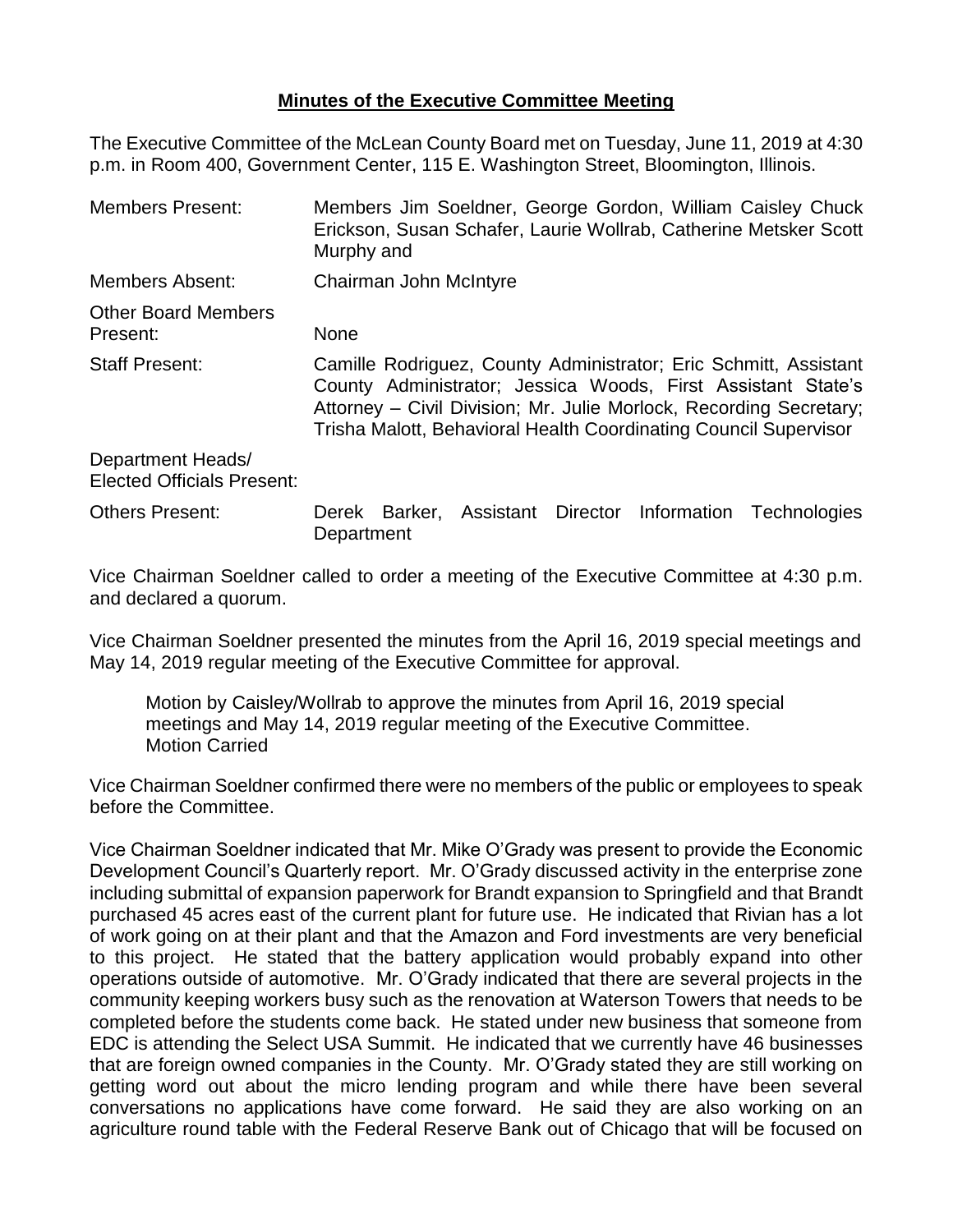Executive Committee Minutes June 11, 2019 Page **2** of **5**

working with the Federal Reserve so they can better understand the needs of our community. Mr. O'Grady stated that the EDC is also involved in the Illinois Economic Development Associations semi-annual meeting that will be held here in town next week including a panel discussion and tours of Disthil and Brandt. He indicated that the small business development center is now serving over 400 clients and those have self-reported over 10 million dollars in economic growth. Ms. Schafer asked him to confirm purchase of additional acres by Brandt. Mr. O'Grady confirmed amount and location. Ms. Wollrab asked if there needed to be changes to the micro loan program that would make it easier for people to use. Mr. O'Grady indicated that our requirements are not different than what a bank would request, that they have fliers in most of the banks in town and on their website and at the small business development center. He stated that he was not sure changes needed to be made at this time. Mr. Soeldner asked if Mitsubishi Motor Way was the west boundary of the enterprise zone. Mr. O'Grady confirmed. Mr. Soeldner asked if there had been any interest in cannabis industries. Mr. O'Grady indicated that when there were application from medical marijuana they had multiple inquires but not as many with current legislation. Mr. Soeldner asked if there were any other questions, hearing none, he thanked Mr. O'Grady.

Vice Chairman Soeldner presented appointments and reappointments for approval.

Motion by Gordon/Murphy to recommend approval of appointments and reappointments.

Motion Carried. Member Caisley abstained from the vote on the 377 Board and Member Erickson voted No.

Mr. Soeldner presented on behalf of Craig Nelson, Information Technologies Director a request to approve the renewal of the County's Agreement with Broadleaf Video Productions. Ms. Rodriguez indicated that amount had been updated to show the yearly amount for the contract and not the monthly amount.

Motion by Wollrab/Metsker to recommend approval of the renewal of the County's Agreement with Broadleaf Video Productions. Motion Carried.

Mr. William Caisley, Chairman of the Transportation Committee indicated they had no items for action today but would have items next week for the Board. Vice Chairman Soeldner asked the Committee if they had any question for Mr. Caisley; hearing none, he thanked Mr. Caisley.

Mr. Scott Murphy, Chairman of the Property Committee indicated they had nothing for the Committee today. Vice Chairman Soeldner asked if there were any questions for Mr. Murphy and the Property Committee; hearing none, he thanked him.

Mr. George Gordon, Chairman of the Justice Committee presented for action a request to approve the Inter-governmental agreement between the State of Illinois, Criminal Justice Information Authority and McLean County Government.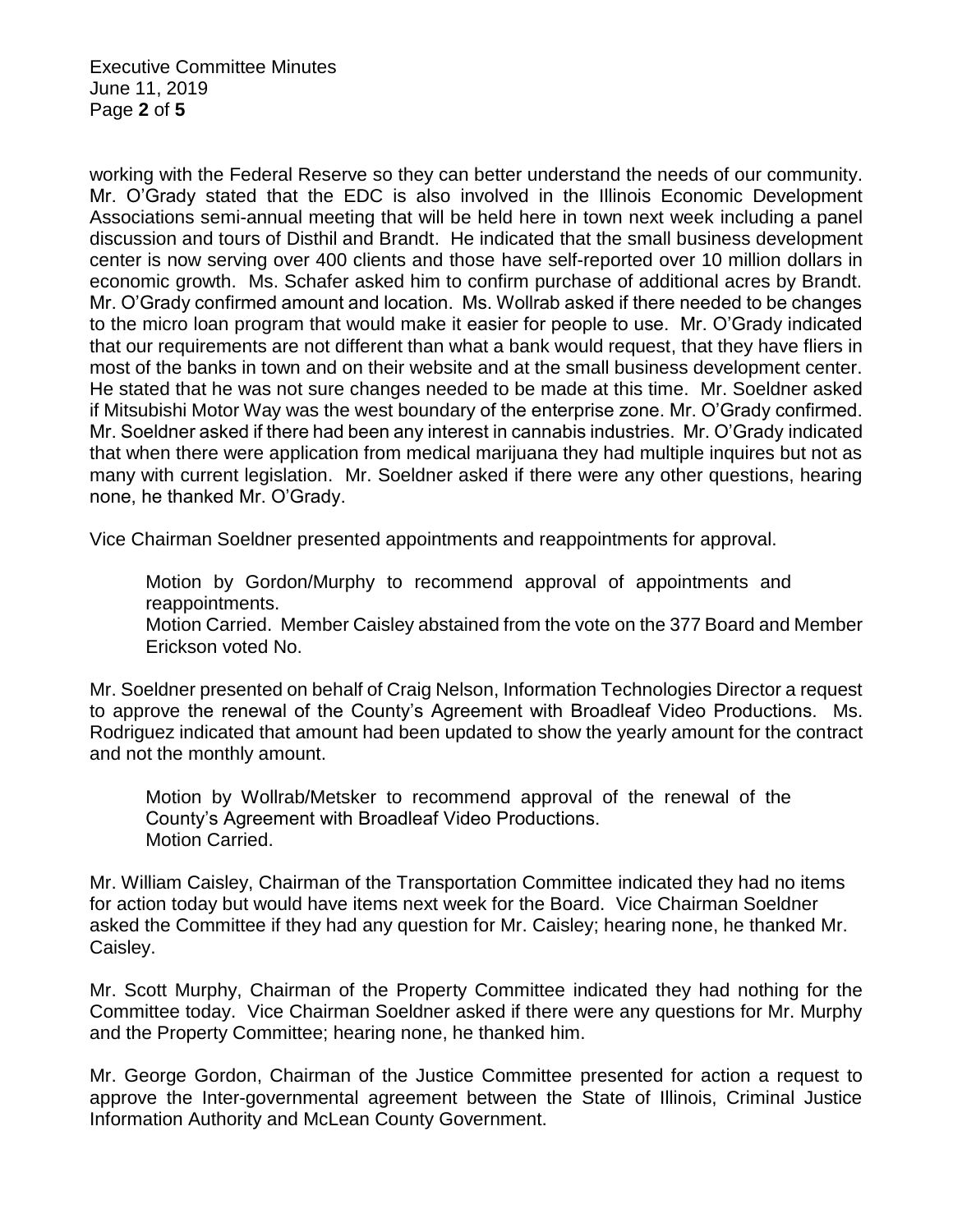Motion by Gordon/Schafer to recommend approval of Request approval of the Inter-governmental agreement between the State of Illinois, Criminal Justice Information Authority and McLean County Government.(CAC) Motion Carried.

Mr. Gordon presented for action a request to approve an Intergovernmental Agreement with the Illinois Department of Healthcare and Family Services through the State's Attorney Office.

Motion by Gordon/Wollrab to recommend approval of Intergovernmental Agreement with the Illinois Department of Healthcare and Family Services through the State's Attorney Office. Motion Carried.

Mr. Gordon indicated they had no further items for action today but would have one additional item for the Board next week. Vice Chairman Soeldner asked if there were any questions for Mr. Gordon and the Justice Committee, hearing none, he thanked him.

Mr. Jim Soeldner, Chairman of the Finance Committee presented for action a request to accept and place on file the Popular Annual Financial Report (PAFR) – December 31, 2018, the Comprehensive Annual Financial Report (CAFR) for the Fiscal Year Ended December 31, 2018 and Single Audit Report for the Fiscal Year Ended December 31, 2018 (Report of Federal Awards). Mr. Caisley commended the Treasurer and Auditor for receiving the Officer's award again this year. Mr. Caisley pointed out how federal grant dollars are expended which he felt showed priority of federal funding. Mr. Erickson thanked the Auditor for the Popular Annual Financial Report as he felt it was important to explain to the general public the information contained in the Comprehensive Annual Financial Report.

Motion by Metsker/Murphy to recommend approval of Popular Annual Financial Report (PAFR) – December 31, 2018, the Comprehensive Annual Financial Report (CAFR) for the Fiscal Year Ended December 31, 2018 and Single Audit Report for the Fiscal Year Ended December 31, 2018 (Report of Federal Awards) Motion Carried.

Mr. Soeldner indicated they had nothing further for the Committee today.

Ms. Susan Schafer, Chairman of the Health Committee presented for action a request to approve the name change for the Nursing Home facility to Prairie Point: Rehab.Respite.Reliability. Ms. Wollrab asked what market research went into to selecting the names put forward. Ms. Schafer indicated Ms. Wegner had a suggestion box out and received input from staff, residents and visitors. Ms. Wollrab suggested that we do some market research because she felt the name is very important to future of the nursing home. Ms. Schafer agreed. Ms. Schafer indicated that the Blue Ribbon Panel had suggested this but was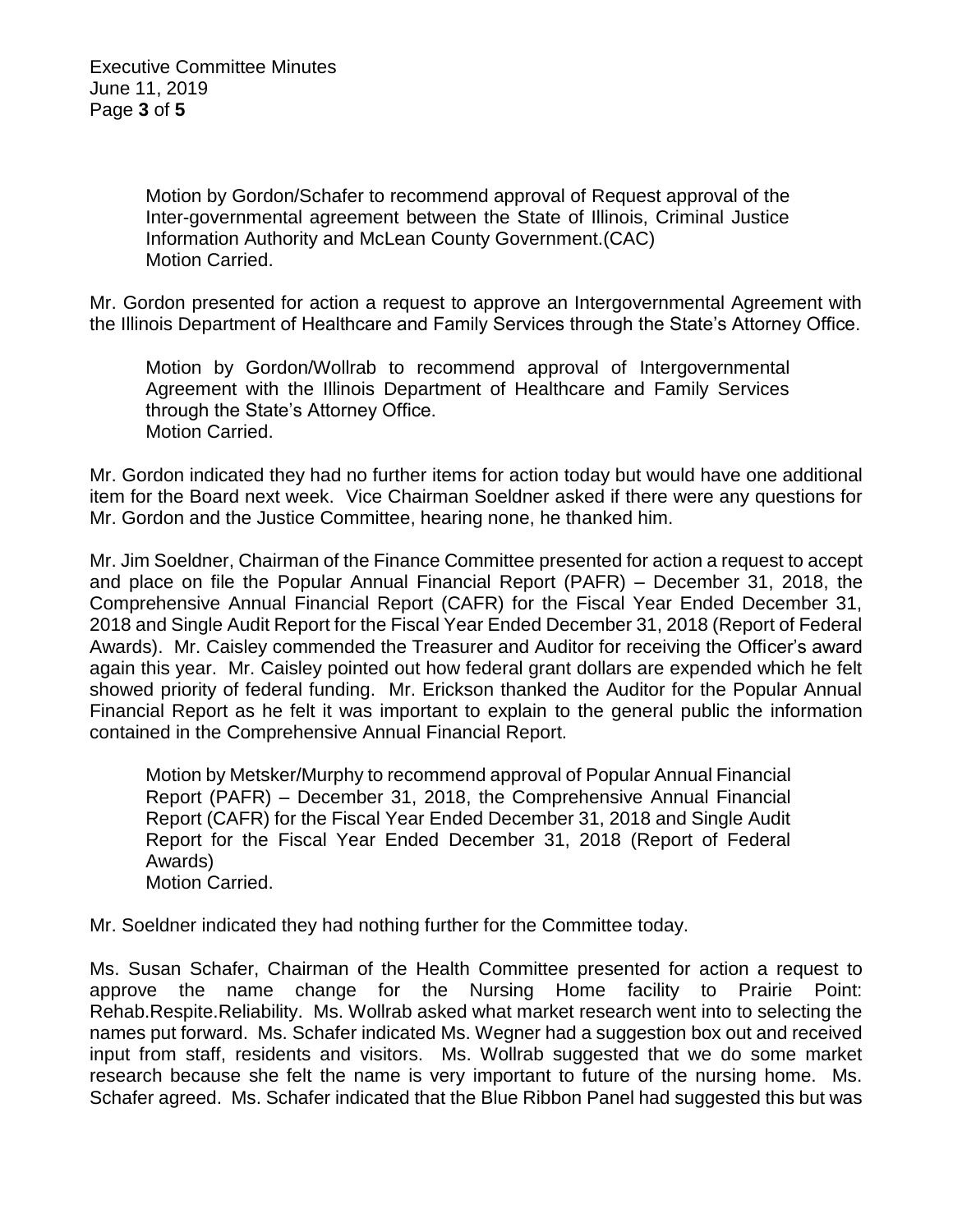Executive Committee Minutes June 11, 2019 Page **4** of **5**

not sure we were ready for this change. Mr. Caisley put forth a suggested name of Fairview Park Place as he felt that would be fitting since it is on the Fairview campus.

Motion by Schafer/Gordon to recommend approval of the name change for the Nursing Home facility to Prairie Point: Rehab.Respite.Reliability.

Motion by Schafer Gordon to post-pone this item indefinitely. Motion Carried.

Ms. Schafer indicated they had nothing further for action today. Vice Chairman Soeldner asked if there were any questions; hearing he thanked her.

Mr. Chuck Erickson, Chairman of the Land Use and Development Committee indicated they had nothing for the committee today but would have one item for the Board next week. Ms. Metsker asked if the resignation of the Regional Planning Director would have any impact on the item going forward to the Board next week. Mr. Erickson and Ms. Rodriguez indicated it would not.

Ms. Rodriguez stated the general employment activity report was in the packet and she had nothing for the Committee but would be happy to answer any questions.

Vice Chairman Soeldner asked if there was anything to come before the Committee under Other Business, hearing nothing, he moved on to payment of the bills.

Vice Chairman Soeldner presented invoices for the General, Shared Sales Tax, Veterans and Waste Management Funds in the amount of \$325,746.13 and Regional Planning Fund in the amount of \$2,116.30.

## MCLEAN COUNTY BOARD COMMITTEE REPORT PAGE 1 OF 6 AS OF 5/30/2019 **EXPENDITURE SUMMARY BY FUND**

**Executive Committee** 

| <b>FUND</b>                         | <b>FUND TITLE</b>               | <b>PENDING TOTAL</b> | PREPAID TOTAL | <b>FUND TOTAL</b> |
|-------------------------------------|---------------------------------|----------------------|---------------|-------------------|
| 0001<br><b>GENERAL FUND</b><br>0007 |                                 |                      | \$310,861.33  | \$310,861.33      |
|                                     | Shared Sales Tax/Municipalities |                      | \$104.94      | \$104.94          |
| 0136                                | VETERANS ASSISTANCE COMM.       |                      | \$1,401.97    | \$1,401.97        |
| 0159                                | WASTE MANAGEMENT FUND           |                      | \$13,377.89   | \$13,377.89       |
|                                     |                                 |                      | \$325,746,13  | \$325,746.13      |